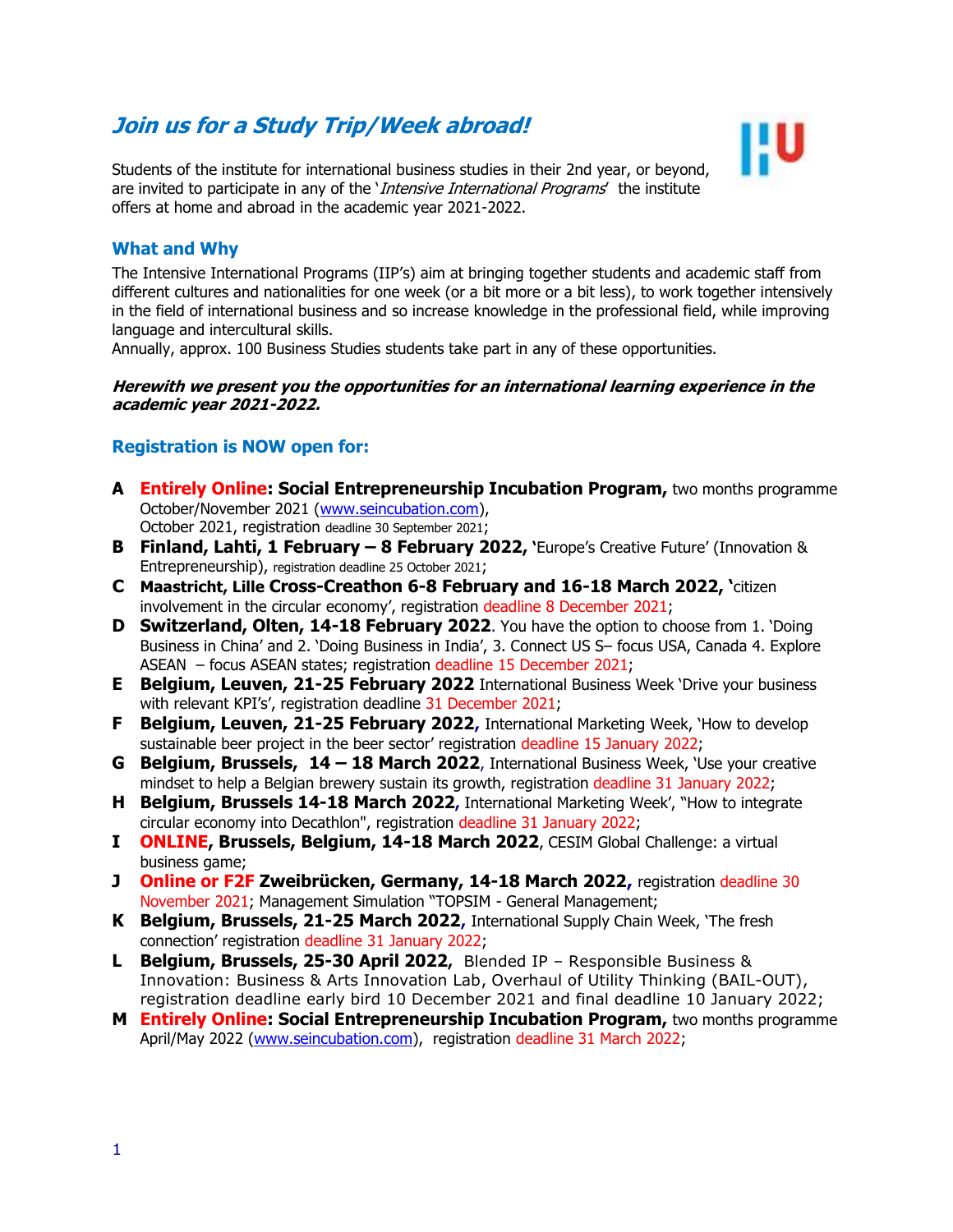#### Please note that all IIP's have different registration deadlines!

Depending on the course you are enrolled in, in Amersfoort or Utrecht, validation of the ECTS credits may or may not be possible; please contact your study advisor/Exam Board for advice/possibilities and procedure for validation *prior* to registration.

All students are eligible to get a certificate for successful participation\*.

- Students CE can validate these IIP's in their 'Praktijkopdrachten'
- On individual approval by the Exam Board and for a limited amount of EC;s, students might be allowed to validate these IIP's for 'failed subjects of an (obligatory) study abroad term'

\*(Please inform us on registration if and how your participation will be validated.)

## **Prerequisites:**

- **•** You are in your  $2^{nd}$  year of studies or higher;
- **•** In case over over-demand, priority will be given to students with no obligatory study abroad term in their curriculum, however all Business Studies students are welcome to participate;
- **·** In case of over-demand, students can only register for one of these IIP's in this academic vear;
- **•** In case over over-demand, priority will be given to students with no previous experience with IIP's of our Faculty;
- Your written motivation is part of the selection process

## **Registration & payment:**

- Deadline for registration: see with each of the programmes;
- **•** Payment will be done via payment link;
- **•** Please bring you motivation letter or send it before;
- **•** There is no refund for withdrawal after the registration deadline;
- Unfortunately no grants are available for these study trips. If however you would like to participate in this learning experience but are facing financial constraints: please feel free to contact us, we'll be happy to find a solution

### **Organisational matters:**

- Please make sure when joining the IP, that this will not result in study delay (please check your schedule for this week) and make pre-departure arrangements with teachers (to catch up) in case you will miss lessons. This needs to be done before the deadline for registration of the IIP;
- Students have to arrange and pay for their own travel to the destination and vice versa;
- If applicable, students have to arrange and pay for their own visa and/or vaccinations;
- Students **MUST** register for [FREE HU insurance](https://askhu.sharepoint.hu.nl/informatie-items/Paginas/Registration%20and%20free%20insurance.aspx) prior to the start of the study trip) If the Study trip is planned is a regular contact week in a term, students should check with their teachers if they could miss the lessons and make arrangements to catch up, PRIOR to registration for the trip;
- If the study trip is planned in an exam week, students cannot claim any exceptions or whatsoever

Please bear in mind that for all IP's a so called code of conduct has to be signed (see attached). When coming by to pay the deposit, the signed code of conduct has to be handed in as well. In case of misbehavior, appropriate measures will be taken.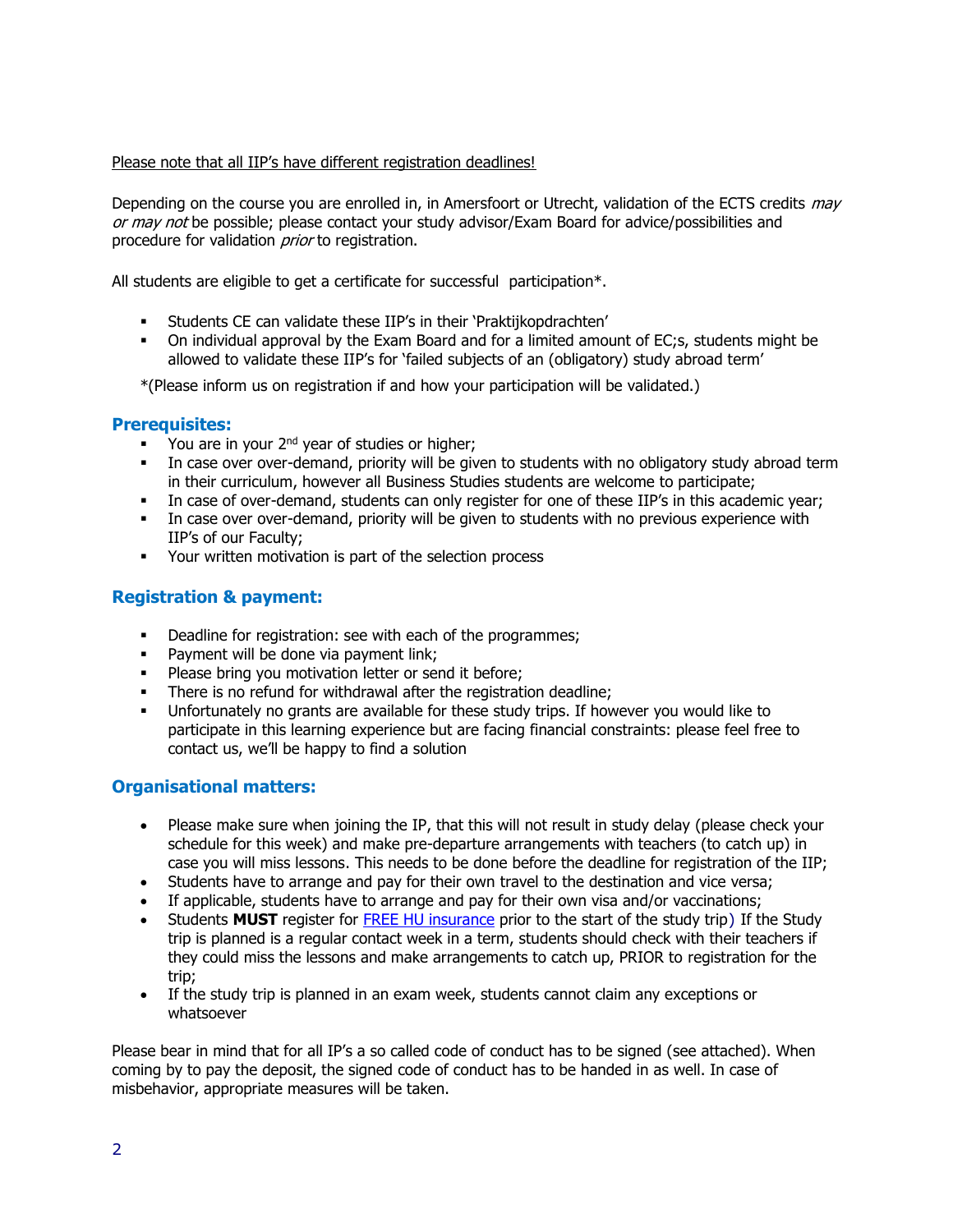Within two weeks after the IP, a reflection has to be filled out and handed in or has to be sent via email to [international.hubs@hu.nl](mailto:international.hubs@hu.nl)

### **PROGRAMMES:**

## **Social Entrepreneurship Incubation Programme (SEIP), October-November 2021 (2 months programme) Entirely online**

- **Intensive Programme, focusing on Social Entrepreneurship;**
- **Entirely in English;**
- **EXECT** Studyload: approx. 80 hours (or double when combined with an internship)
- Lecturers from various countries;
- SEIP is a 3 ECTS online workshop running over 2 months in which you work in teams with other students from different countries and different educational backgrounds for real-live companies. With those you share experiences and points of view and learn together about entrepreneurship. This innovative programme provides a unique opportunity to widen your professional identity by acquiring entrepreneurial attitude and skills and provides you with opportunities to work in international teams on real-life business- and project development challenges provided by social entrepreneurs and purpose driven companies from different countries during a two-month intensive program. Next to learning about entrepreneurship, the social aspect and international network you build makes it an unforgettable experience. For more information please visit [https://docs.google.com/document/d/1dB7g9o28GThZ1xh1tMMx9RcVe2rPt5AHPAV9yt73enA/](https://docs.google.com/document/d/1dB7g9o28GThZ1xh1tMMx9RcVe2rPt5AHPAV9yt73enA/edit?usp=sharing) [edit?usp=sharing](https://docs.google.com/document/d/1dB7g9o28GThZ1xh1tMMx9RcVe2rPt5AHPAV9yt73enA/edit?usp=sharing)
- Participating universities: Tallinn University, School of Governance, Law and Society (Estonia); ELTE University, Faculty of Special Education (Hungary); The Bucharest University of Economic Studies, Faculty of Business Administration in Foreign Languages (FABIZ) (Rumania); and HU University of Applied Sciences Utrecht (The Netherlands).
- **·** The participating social enterprises are participants from SEIP and may originate from Europe, Africa, Asia and the Americas.
- **Available for Business Studies students (Business, social entrepreneurship, social sciences, media, marketing, IT: 10 places**
- There is no fee for participation in the programme. You will only pay a *registration fee of 50* Euros that will be paid back to you after successful completion of the programme (certificate)
- **•** Pre-requisites: 2 years business studies (or in year 2 Fast Track IB)
- Study load 3 ECTS, which can be registered in Osiris in case of pre-approval by the Exam Board. To be rewarded 3 ECTS you have to pass the IP programme. The final assessment is based on active full-time participation, performance on the various assignments during the IP, and a short evaluation after completing the programme. On passing, one will receive a certificate.
- **Registration deadline: 30 th of September 2021**
- To apply, please send a brief letter of motivation to [international.hubs@hu.nl](mailto:international.hubs@hu.nl) and [zsolt.bugarszki@tlu.ee](mailto:zsolt.bugarszki@tlu.ee) in which you describe what this international intensive programme on creative entrepreneurship and innovation can bring you and what skills you can bring into the programme.
- . Please make sure if joining the IP, that this will not result in study delay. Please check with teachers if/how being away for the programme can be tackled. This needs to be done before the deadline for registration of the IIP;
- **■** More info: [international.hubs@hu.nl](mailto:international.hubs@hu.nl)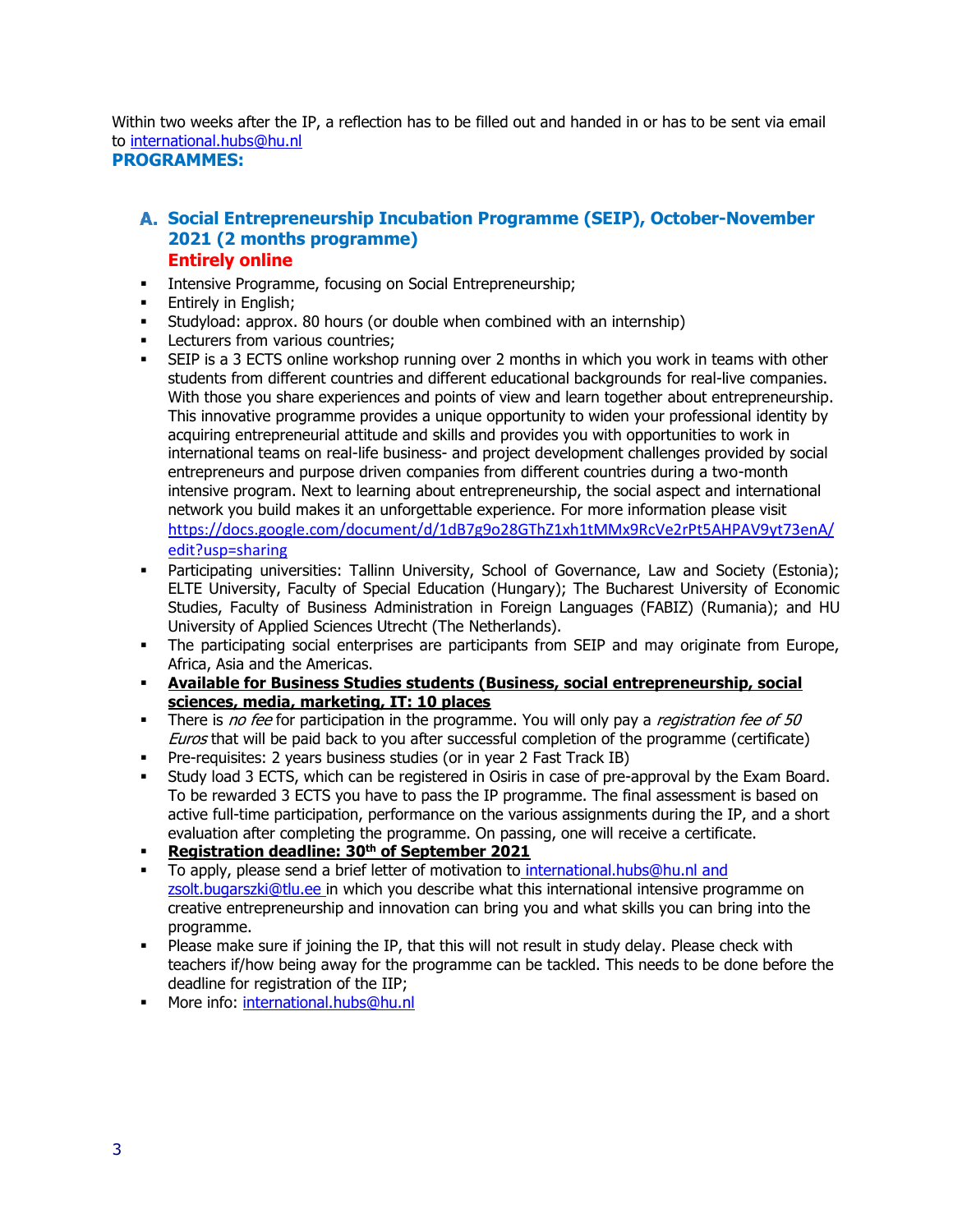# **1 February – 8 February 2022 'European Creative Futures' (innovation & entrepreneurship)**

Location: Lahti, Finland

- 6 days (7 nights);
- Intensive Programme, focusing on Innovation & Entrepreneurship;
- **Entirely in English;**
- **EXEC** Arrival Tuesday, departure Tuesday
- **•** Lecturers from min. 5 countries;
- **European Creative Futures is a 3 ECTS module running over 5 days + some pre-departure study** activities in which you work in teams with other students from different countries and different educational backgrounds. With students of music, marketing, business, engineering and many other backgrounds you share experiences and points of view and learn together about entrepreneurship. This innovative programme provides a unique opportunity to widen your professional identity by acquiring entrepreneurial attitude and skills. You are encouraged to formulate new business ideas of your own and to develop innovative products, services and concepts using the skillsets of everyone involved. The programme covers areas such as trends in the creative sector, case studies of successful entrepreneurs, small enterprise financing (incl. crowdfunding), business planning, storytelling, design thinking, marketing & sales and social media in business. The programme provides a combination of classroom activities and social activities. Next to learning about entrepreneurship, the social aspect and international network you build make it an unforgettable experience.
- **Available for Business Studies students: 15 places**
- Costs: The fee of the programme is approx. €350. However you will receive an Erasmus grant of approx. €70 EUR per day afterwards, that covers the cost of living and a part of the travel costs. The fee includes B&B, study programme, study material, excursions, social activities and a formal gala dinner. At registration we will ask you to pay a registration fee of 50 Euros, the rest will be due on 1st December.
- Additional expenses are personal expenses and transport to the destination
- Pre-requisites: 2 years business studies (or in year 2 Fast Track IB)
- Study load 5 ECTS, which can be registered in Osiris in case of pre-approval by the Exam Board. To be rewarded 3 ECTS you have to pass the IP programme. The final assessment is based on active full-time participation, performance on the various assignments during the IP, and a short evaluation after completing the programme. On passing, one will receive a certificate.
- **Registration deadline: 25th of October 2021**
- No refunds are possible for cancellations after the registration deadline
- To apply, please send a brief letter of motivation to [international.hubs@hu.nl](mailto:international.hubs@hu.nl) and [roderick.udo@hu.nl,](mailto:roderick.udo@hu.nl) in which you describe what you hope that this international intensive programme on creative entrepreneurship and innovation will bring you, and what you can bring into the programme (think of skills, knowledge, background, passions, personal traits, etc.)
- **•** Please make sure if joining the IP, that this will not result in study delay. Please check with teachers if/how being away for the programme can be tackled. This needs to be done before the deadline for registration of the IIP;
- **■** More info: [international.hubs@hu.nl](mailto:international.hubs@hu.nl)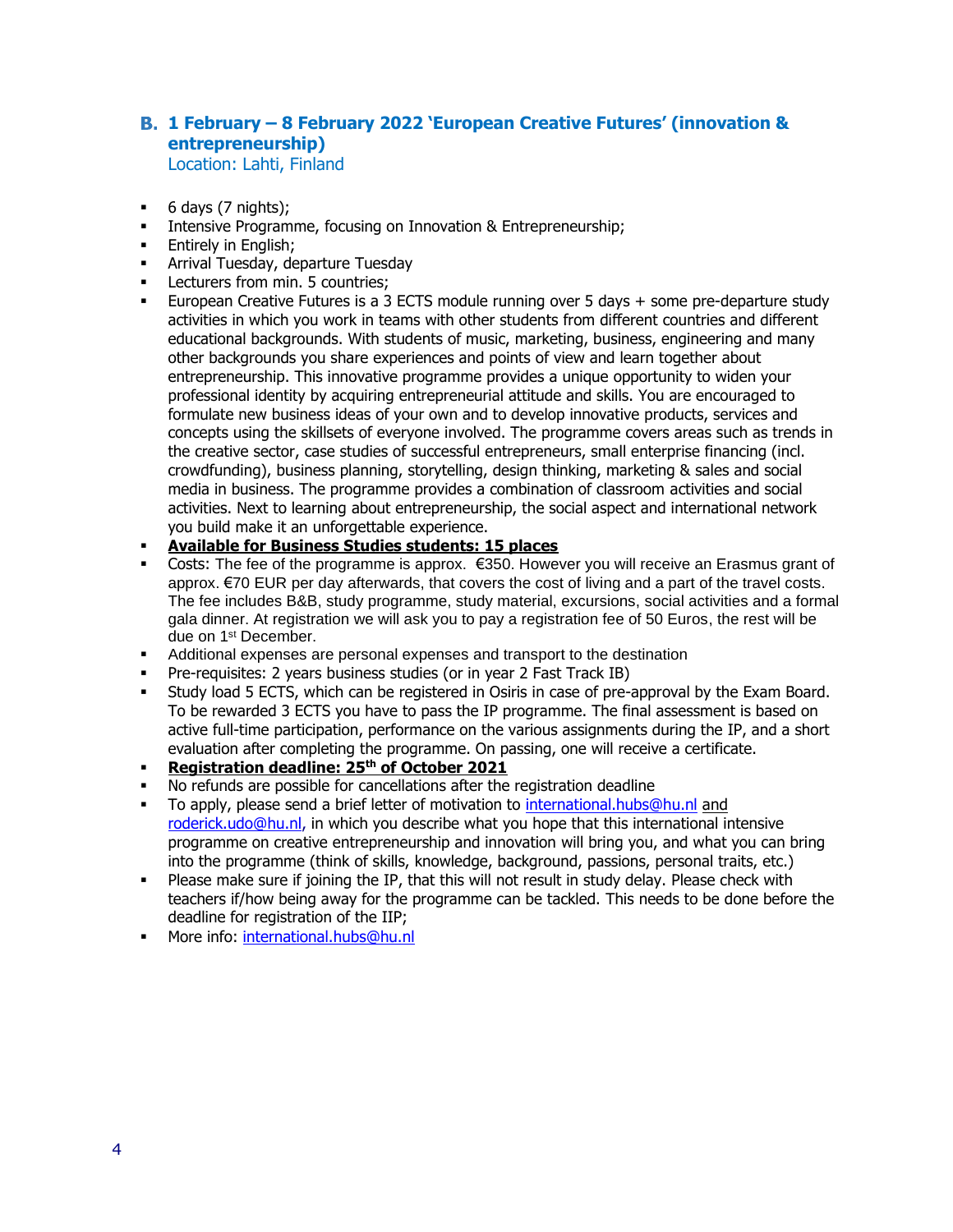## **7-9 February and 16-18 March 2022 'Cross-Creathon Maastricht-Lille 2022** Location: Maastricht (NL) and Lille (FR)

- 6 days (6 nights), however please note that the development of the proposals will require continual work between the two stages (9 February-16 March).;
- **•** Intensive Programme, focusing on citizen involvement in the circular economy';
- **Entirely in English:**
- **•** Lecturers from different countries:
- The creathon is divided into two stages. The first part consists of preparatory sessions 7- 9 February in Maastricht. The second and final sessions will be held in Lille 16-18 March. You will have to attend both stages. Coached by three experts, you work in diverse teams in terms of disciplines, level of study, nationality and/or residence and gender. During the first stage in Maastricht, small groups will be formed in order to work collectively on one of the pre-formulated challenges. At the end of the first stage, each team will present their project proposals to the other teams, the coaches, the organisers and to local partners to collect valuable feedback. During the second stage in Lille the focus will lie on finishing and fine-tuning the projects based on the previously received feedback. At the end of the programme, all teams will present their ideas and how they can be implemented in front of a jury of experts. The programme of both stages will include inspirational talks by several experts, site visits, collective working sessions and networking events. In Maastricht, participants will also be invited to join part of the programme celebrating the 30th anniversary of the Maastricht Treaty (more details to follow).
- **Available for Business Studies students: 5 places**
- The organisers will cover the costs of transportation to/from (travel between France, Belgium and the Netherlands and vice versa) and during the events (public transportation, bicycles), accommodation (two or three nights in a hotel in Lille for non- residents and three nights in a hotel in Maastricht for non-residents) and meals (breakfast, lunch and dinner for both stages). The participants are responsible for all other costs..
- Pre-requisites: 2 years business studies (or in year 2 Fast Track IB)
- Study load 5 ECTS, which can be registered in Osiris in case of pre-approval by the Exam Board. To be rewarded 3 ECTS you have to pass the IP programme. The final assessment is based on active full-time participation, performance on the various assignments during the IP, and a short evaluation after completing the programme.
- **Registration deadline: 8 th of Decemer 2021**
- No refunds are possible for cancellations after the registration deadline
- To apply, please send a brief letter of motivation to [international.hubs@hu.nl](mailto:international.hubs@hu.nl) in which you describe what you hope that this international intensive programme on creative will bring you, and what you can bring into the programme (think of skills, knowledge, background, passions, personal traits, etc.)
- **•** Please make sure if joining the IP, that this will not result in study delay. Please check with teachers if/how being away for the programme can be tackled. This needs to be done before the deadline for registration of the IIP;
- **■** More info: [international.hubs@hu.nl](mailto:international.hubs@hu.nl)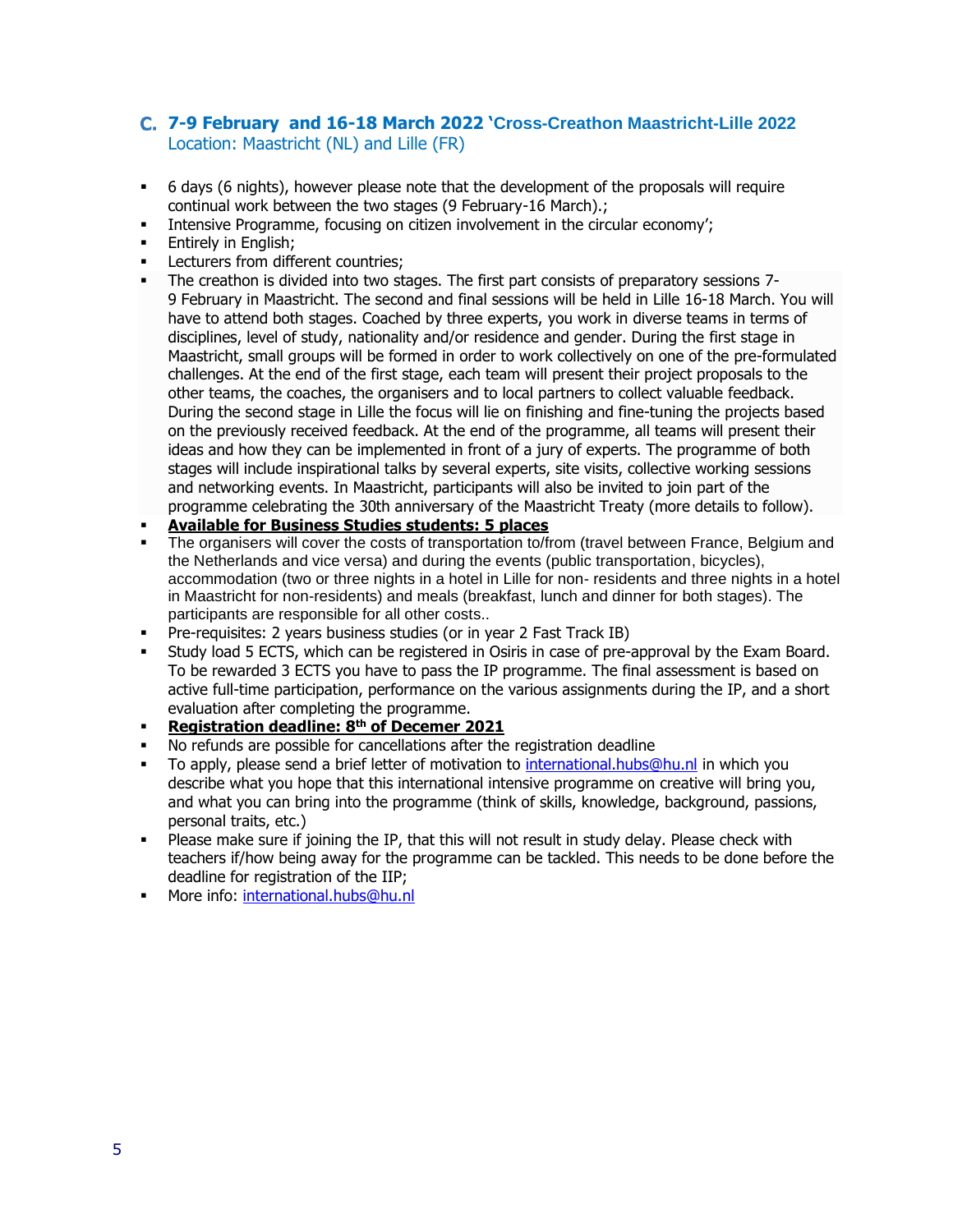#### **Intensive International Programme, 14-18 February 2022,**

Location: University for Applied Science (Fachhochschule Solothurn Nordwestschweiz), Olten, Switzerland

For over 8 years, annually approx. 10 students of UBS have successfully participated in this 'Intensive Week' with our well respected Swiss partner.

- **Entirely in English**
- **EXEDENT** Arrival Sunday, departure Saturday;
- **•** 5 days Intensive Program on either:
	- o Doing Business in China;
	- o Doing Business in India;
	- o connectUS focus USA, Canada
	- $\circ$  exploreASEAN focus ASEAN states (on registration you will be asked for your choice)
- 'first come-first serve-basis'; **available for Business Studies students: 10 places** (5 for each course)
- Price per student:
- There is no fee for this programme
- Costs on location: approx.  $\epsilon$ 375-450, =, incl. Full Board (bed & breakfast, lunches, dinners, transfers in Switzerland, study material, excursions). There is *no fee* charged for this programme, the costs are only those, necessary for accommodation, subsistence and local transport
- **EXED** Additional expenses: travel to and from Olten (we advise you to travel as a group by train or car/van, for economic reasons), personal expenses
- **•** There is no refund for withdrawal after the registration deadline
- Only cash payment can be accepted
- **•** Pre-requisites: 2 years business studies (or in year 2 Fast Track IB)
- **EXECT** Participants are expected to **pre-arrange** with their teachers regarding missed lessons and assignments. This need to be done before the start of the IIP
- In case of approval of the Exam Board for validation (please check before registration IF validation would be possible for you): if you would have a positive assessment for your participation during the week, you may be rewarded 2 EC's points. To be rewarded 2 ECTS, you have to 'pass' the IP program. Study load is based upon: preparation (assignment, self-study, contact hours during the week. The final assessment is based on presence (obligatory) and the student's performance on the various assignments during the IP. On 'passing', one will obtain a certificate;
- **Deadline for registration: 15 December 2021**
- No refunds are possible for cancellations after the registration deadline.
- Registration: by e-mail to international.hubs@hu.nl or by appointment, Heidelberglaan 15, Utrecht.
- **■** More info: [international.hubs@hu.nl](mailto:international.hubs@hu.nl)
- Please make sure if joining the IP, that this will not result in study delay (please check your schedule for this week) and make pre-departure arrangements with teachers (to catch up) in case you will miss lessons. This needs to be done before the deadline for registration of the IIP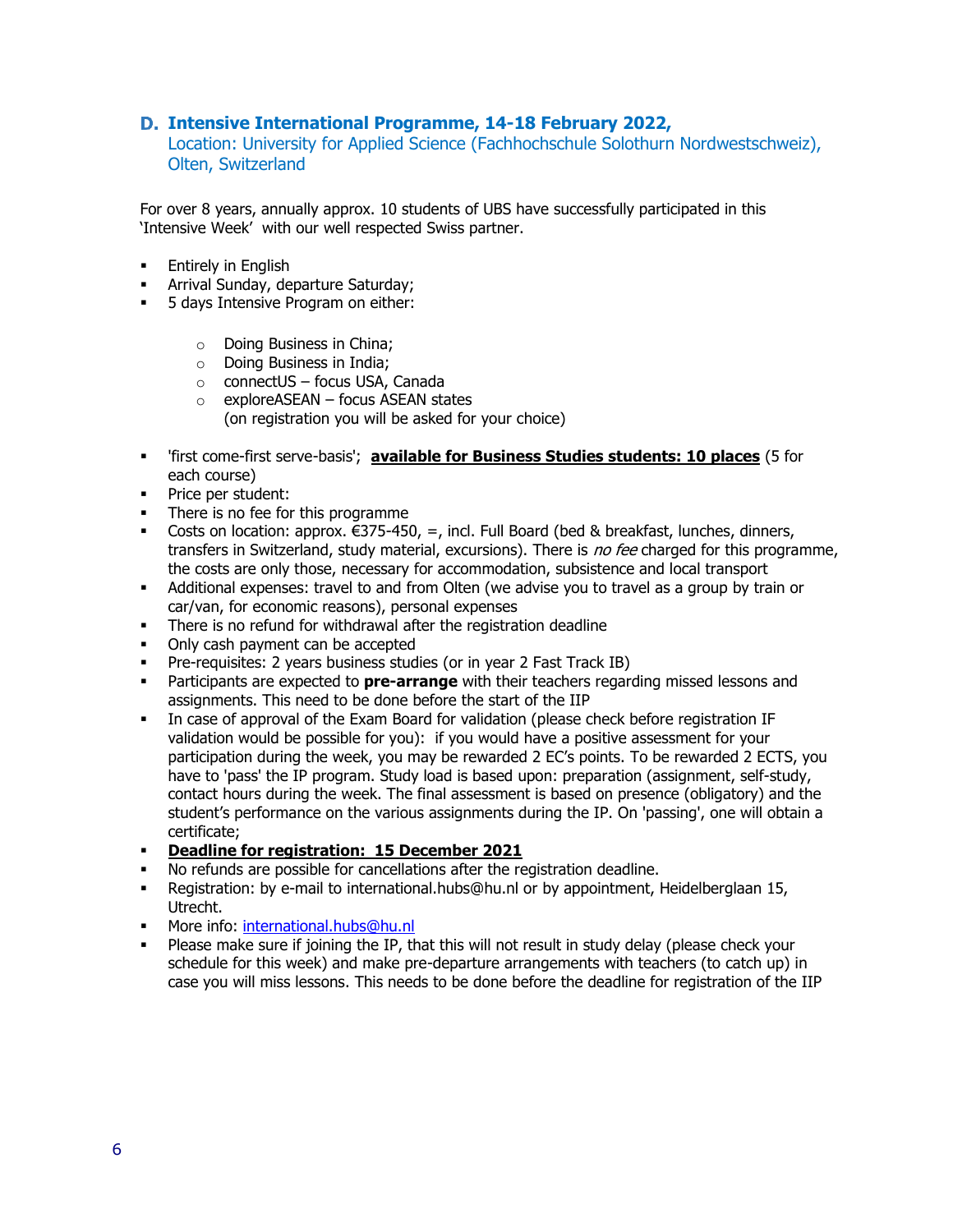#### **Belgium, Louvain-la-Neuve 21-25 February 2022 International Business Week 'Drive your business with relevant KPI's',** Location Louvain-la-Neuve, **Belgium**

- **Entirely in English**
- The target group consists of  $2^{nd}$ ,  $3^{rd}$ , 4th year students in Finance or Accounting;
- **EXEDENT** Arrival Sunday, departure Friday night;
- 5 days Intensive Programme on: **'**Drive your business with relevant KPI's'
- 'First come-first serve-basis'; **available for Business Studies students: 5 places**
- **•** Price per student: incl. breakfast  $(5x)$ , lunches  $(5x)$ , dinner  $(1x)$  and 5 nights in the youth hostel and local transfers: 250EUR
- Additional expenses: travel to and from 'Brussels, personal expenses, dinner (4x)
- **•** Registration and payment has to be done through the link from EPHEC (we will sent you once you have been selected)
- Pre-requisites: 1 or 2 years business studies, in Finance or Accounting (or in year 2 Fast Track IB);
- **•** Please make sure if joining the IP, will not result in study delay. This need to be done before the deadline for registration of the IIP;
- In case of approval of the Exam Board for validation (please check before registration if that would be possible in your programme), and subject to a positive assessment for your participation during the week, you may be rewarded 2 EC's points. To be rewarded 2 ECTS, you have to 'pass' the IP program. Study load is based upon: preparation (assignment, self-study, contact hours during the week. The final assessment is based on presence (obligatory) and the student's performance on the various assignments during the IP. On 'passing', one will obtain a certificate;
- **Deadline for registration:31 December 2021**
- Registration: by e-mail to international.hubs@hu.nl or by appointment, Heidelberglaan 15, Utrecht.
- No refunds are possible for cancellations after the registration deadline.
- More info: [international.hubs@hu.nl](mailto:international.hubs@hu.nl)
- . Please make sure if joining the IP, that this will not result in study delay (please check your schedule for this week) and make pre-departure arrangements with teachers (to catch up) in case you will miss lessons. This needs to be done before the deadline for registration of the IIP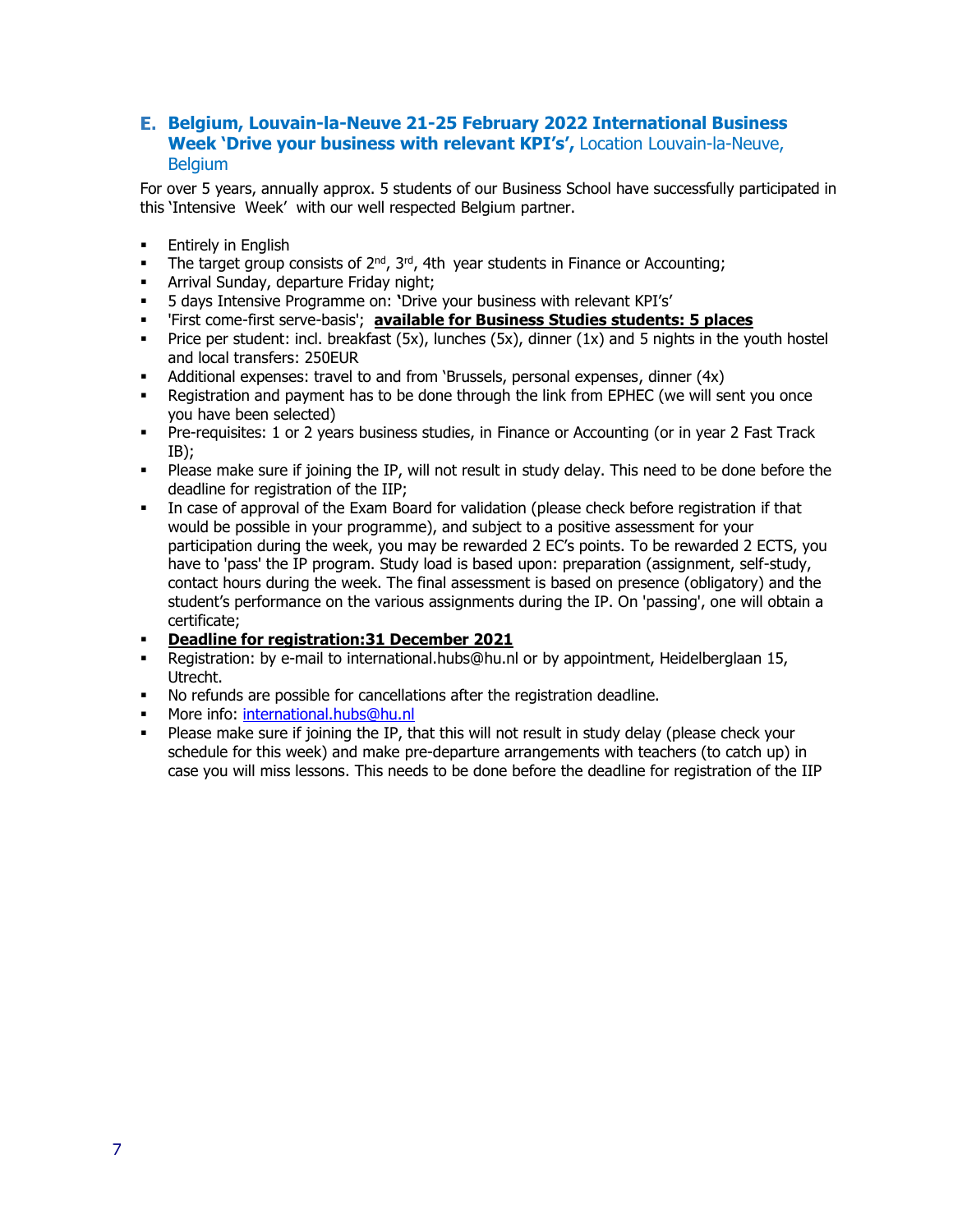#### **Belgium, Brussels, 21-25 February, International Marketing Week, ''How to develop sustainable beer project in the beer sector'** Location: Louvain-la-Neuve;

- **•** Entirely in English
- **•** The target group consists of  $2^{nd}$ ,  $3^{rd}$ , 4th year students in Marketing, Management or International Business;
- **EXEDENT Arrival Sunday, departure Friday night;**
- 5 days Intensive Programme on: **'**how to develop sustainable beer project in the beer sector'
- 'First come-first serve-basis'; **available for Business Studies students: 5 places**
- **•** Price per student: incl. breakfast  $(5x)$ , lunches  $(5x)$ , dinner  $(1x)$  and 5 nights in a youth hostel and local transfers: 250EUR
- Additional expenses: travel to and from 'Brussels, personal expenses, dinner (4x)
- Registration and payment has to be done through the link from EPHEC (we will sent you once you have been selected)
- Pre-requisites: 1 or 2 years business studies, in Marketing, Management and International Business (or in year 2 Fast Track IB);
- **·** Please make sure if joining the IP, will not result in study delay. This need to be done before the deadline for registration of the IIP;
- In case of approval of the Exam Board for validation (please check before registration if that would be possible in your programme), and subject to a positive assessment for your participation during the week, you may be rewarded 2 EC's points. To be rewarded 2 ECTS, you have to 'pass' the IP program. Study load is based upon: preparation (assignment, self-study, contact hours during the week. The final assessment is based on presence (obligatory) and the student's performance on the various assignments during the IP. On 'passing', one will obtain a certificate;
- **Deadline for registration:15 January 2022**
- Registration: by e-mail to international.hubs@hu.nl or by appointment, Heidelberglaan 15, Utrecht,
- **•** There is no refund for withdrawal after the registration deadline;
- **■** More info: [international.hubs@hu.nl](mailto:international.hubs@hu.nl)
- **•** Please make sure if joining the IP, that this will not result in study delay (please check your schedule for this week) and make pre-departure arrangements with teachers (to catch up) in case you will miss lessons. This needs to be done before the deadline for registration of the IIP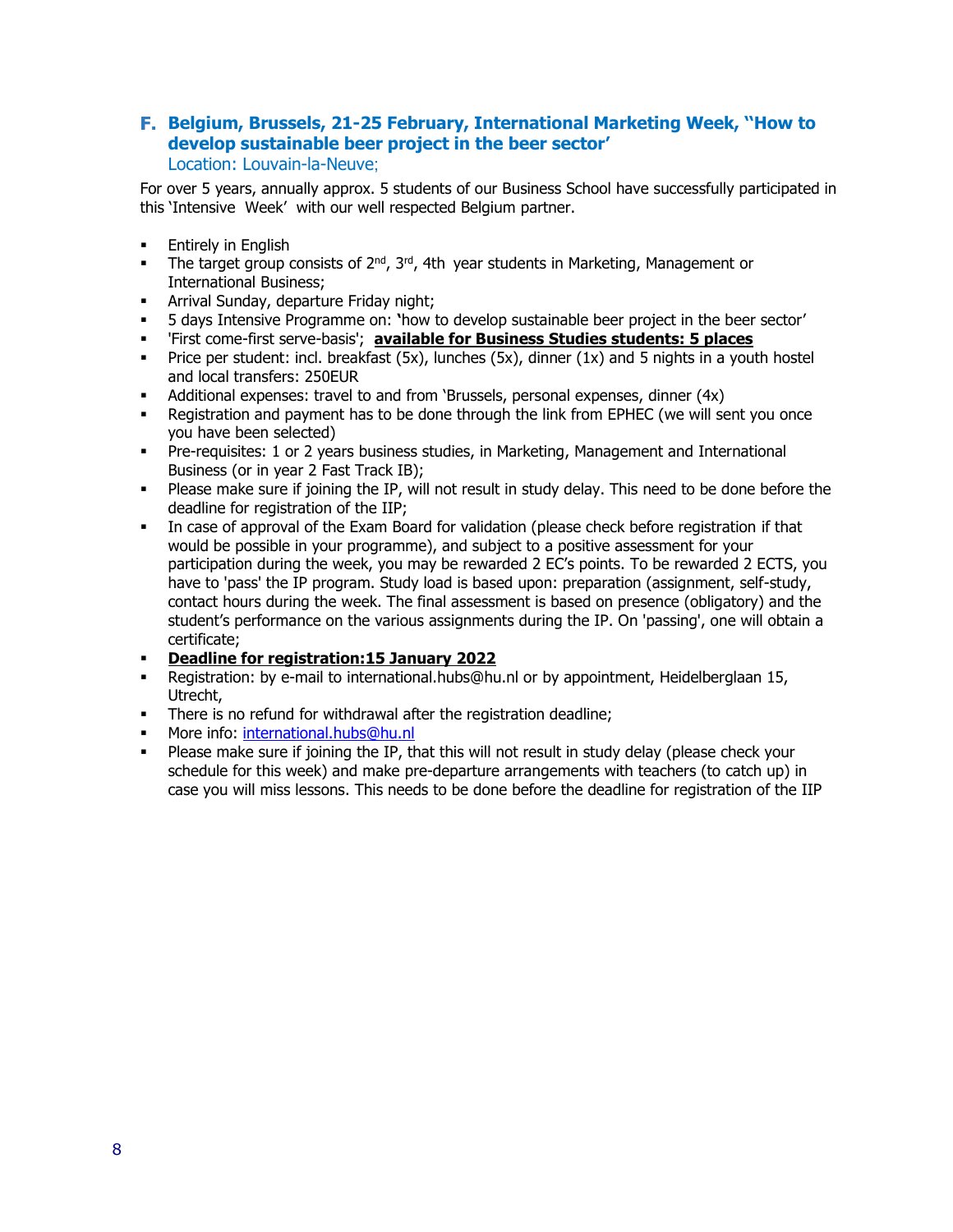### **Belgium, Brussels, 14-18 March 2022, International Business Week', "Use your creative mindset to help a Belgian brewery sustain its growth"** Location: Brussels, Belgium

- **•** Entirely in English
- The target group consists of 2nd/3rd year students in Finance or Management;
- Arrival Sunday, departure Friday evening;
- **5 davs Intensive Programme on: Use your creative mindset to help a Belgian brewery sustain its** growth;
- **•** Including visit to a Brewery:
- **•** Price per student full board: incl. lunches  $(5x)$  and dinner  $(1x)$  and 5 nights in the youth hostel and local transfers: €250;
- Additional expenses: travel to and from Brussels, personal expenses, dinner (4x);
- Pre-requisites: 1 or 2 years business studies in Finance or Management (or in year 2 Fast Track IB);
- **EXT** This is a regular week in term C. Participants are expected to **pre-arrange** agreements with their teachers regarding missed lessons and assignments. This need to be done before the deadline for registration of the IIP;
- In case of approval of the Exam Board for validation (please check before registration if that would be possible in your programme), and subject to a positive assessment for your participation during the week, you may be rewarded 2 EC's points. To be rewarded 2 ECTS, you have to 'pass' the IP programme. Study load is based upon: preparation (assignment, self study, contact hours during the week. The final assessment is based on presence (obligatory) and the student's performance on the various assignments during the IP. On 'passing', one will obtain a certificate;
- **Deadline for registration: 31 January 2022;**
- **E** Registration: by e-mail to international.hubs@hu.nl or by appointment, Heidelberglaan 15, Utrecht.
- **•** There is no refund for withdrawal after the registration deadline;
- **■** More info: [international.hubs@hu.nl](mailto:international.hubs@hu.nl)
- **•** Please make sure if joining the IP, that this will not result in study delay (please check your schedule for this week) and make pre-departure arrangements with teachers (to catch up) in case you will miss lessons. This needs to be done before the deadline for registration of the IIP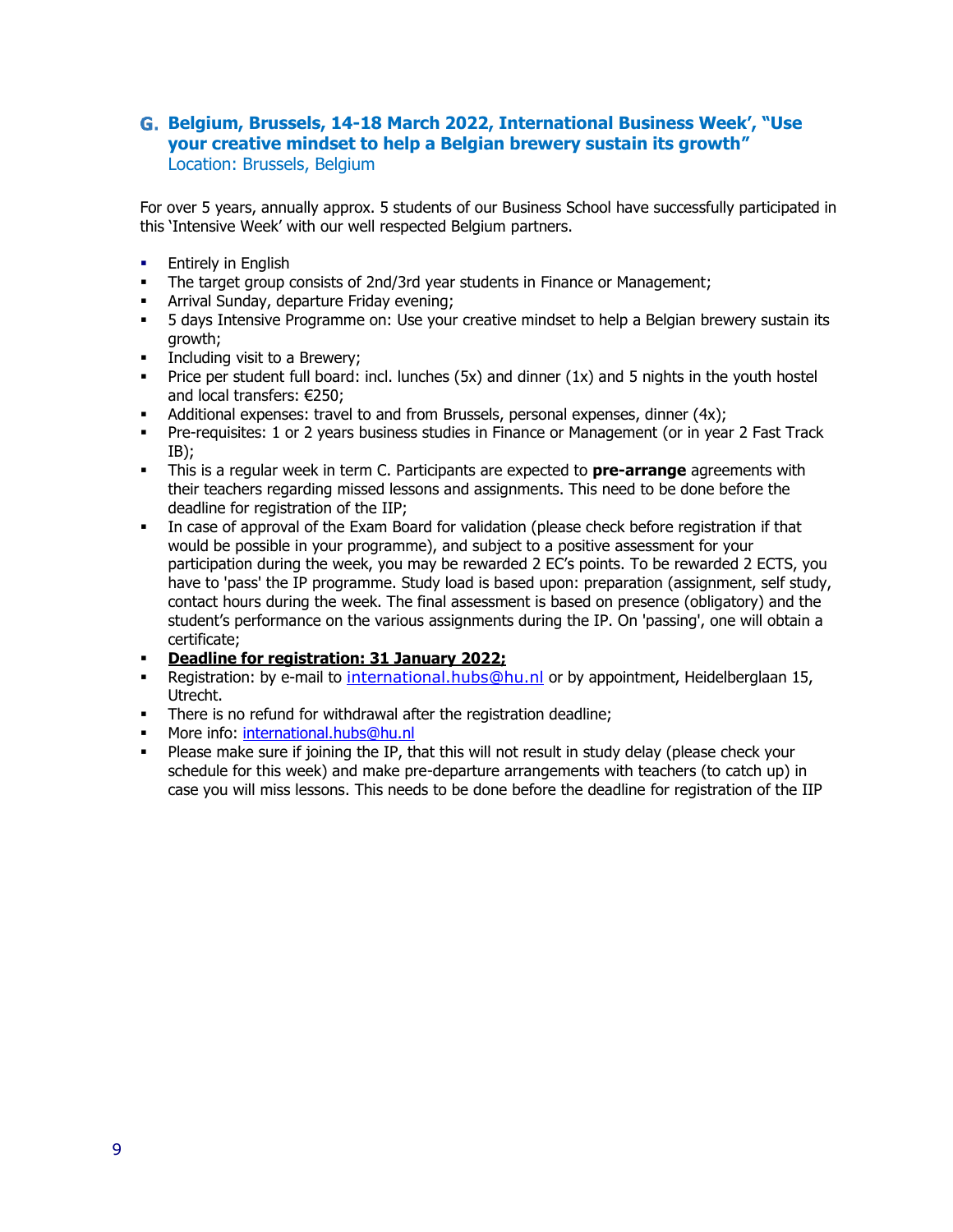# **H. Brussels, Belgium 14-18 March 2022, International Marketing Week', " How to integrate circular economy into Decathlon"**

Location: Brussels, Belgium

- **Entirely in English**
- **•** The target group consists of  $2^{nd}$ ,  $3^{rd}$ , 4th year students in Marketing, Management or International Business;
- **E** Arrival Sunday, departure Friday;
- 5 days Intensive Programme on: **'**How to integrate circular economy into Decathlon'
- 'First come-first serve-basis'; **available for Business Studies students: 5 places**
- **•** Price per student: incl. breakfast  $(5x)$ , lunches  $(5x)$ , dinner  $(1x)$  and 5 nights in the youth hostel and local transfers: 250EUR
- Additional expenses: travel to and from 'Brussels, personal expenses, dinner (4x);
- Registration and payment has to be done through the link from EPHEC (we will sent you once you have been selected);
- Pre-requisites: 1 or 2 years business studies, in Marketing, Management or International Business; (or in year 2 Fast Track IB);
- . Please make sure if joining the IP, will not result in study delay. This need to be done before the deadline for registration of the IIP;
- In case of approval of the Exam Board for validation (please check before registration if that would be possible in your programme), and subject to a positive assessment for your participation during the week, you may be rewarded 2 EC's points. To be rewarded 2 ECTS, you have to 'pass' the IP program. Study load is based upon: preparation (assignment, self-study, contact hours during the week. The final assessment is based on presence (obligatory) and the student's performance on the various assignments during the IP. On 'passing', one will obtain a certificate;
- **Deadline for registration:31 January 2022**
- Registration: by e-mail to international.hubs@hu.nl or by appointment, Heidelberglaan 15, Utrecht.
- **•** There is no refund for withdrawal after the registration deadline;
- **■** More info: [international.hubs@hu.nl](mailto:international.hubs@hu.nl)
- . Please make sure if joining the IP, that this will not result in study delay (please check your schedule for this week) and make pre-departure arrangements with teachers (to catch up) in case you will miss lessons. This needs to be done before the deadline for registration of the IIP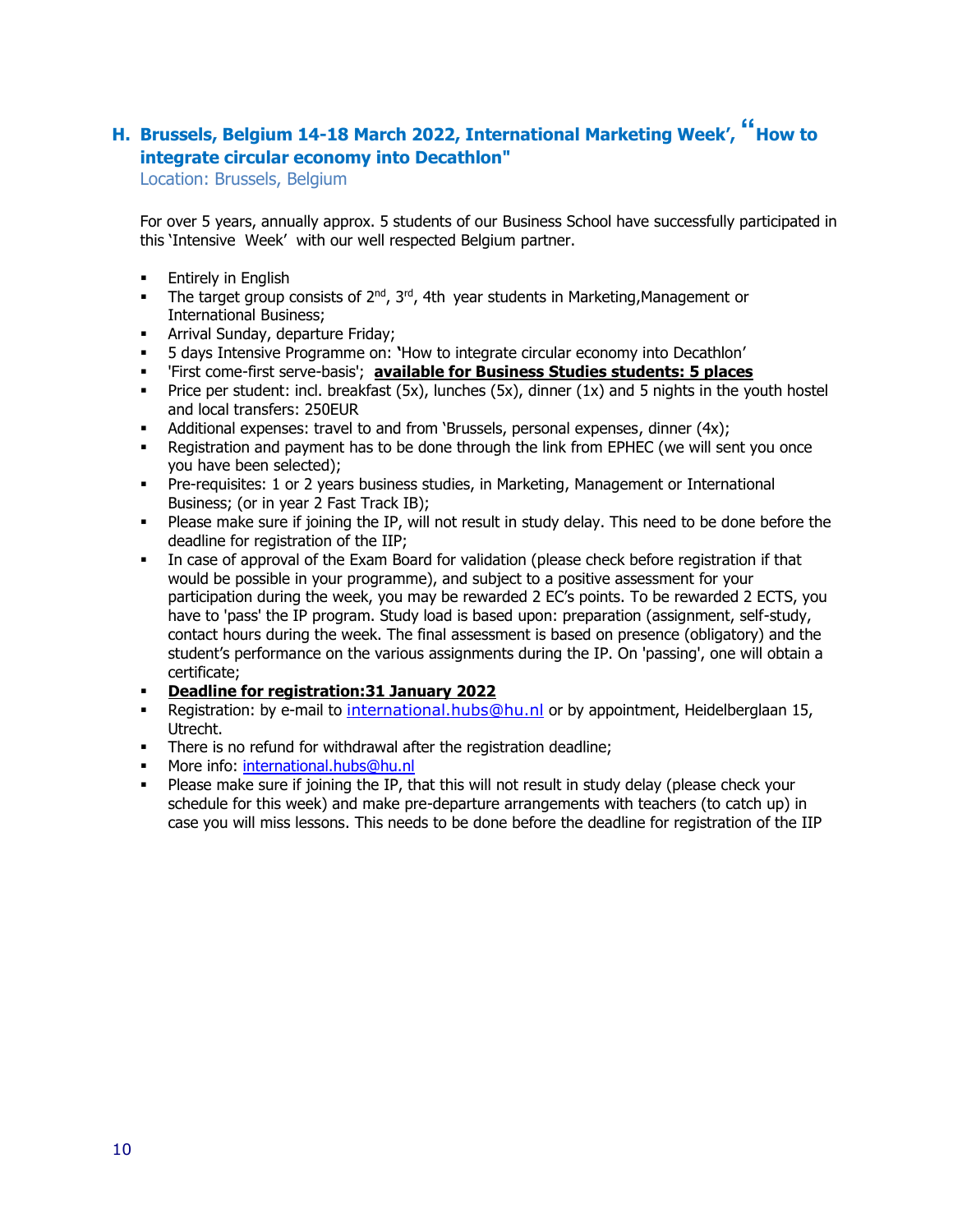### **EPHEC Belgium, ENTIRELY ONLINE 14-18 March 2022, CESIM Global Challenge', a virtual business game**

- **Entirely in English**
- **•** The target group consists of  $2^{nd}$ ,  $3^{rd}$ , 4th year students in Marketing, Management, Accounting or International Business;
- **•** 5 days Intensive Programme
- 'First come-first serve-basis'; **available for Business Studies students: 5 places**
- Price per student: 30EUR
- **•** Registration and payment has to be done through the link from EPHEC (we will sent you once you have been selected)
- Pre-requisites: 1 or 2 years business studies, in Marketing, Management, Accounting or International Business; (or in year 2 Fast Track IB)
- Please make sure if joining the IP, will not result in study delay. This need to be done before the deadline for registration of the IIP;
- In case of approval of the Exam Board for validation (please check before registration if that would be possible in your programme), and subject to a positive assessment for your participation during the week, you may be rewarded 2 EC's points. To be rewarded 2 ECTS, you have to 'pass' the IP program. Study load is based upon: preparation (assignment, self-study, contact hours during the week. The final assessment is based on presence (obligatory) and the student's performance on the various assignments during the IP. On 'passing', one will obtain a certificate;
- **Deadline for registration:31 January 2022**
- Registration: by e-mail to international.hubs@hu.nl or by appointment, Heidelberglaan 15, Utrecht.
- **•** There is no refund for withdrawal after the registration deadline;
- More info: [international.hubs@hu.nl](mailto:international.hubs@hu.nl)
- . Please make sure if joining the IP, that this will not result in study delay (please check your schedule for this week) and make pre-departure arrangements with teachers (to catch up) in case you will miss lessons. This needs to be done before the deadline for registration of the IIP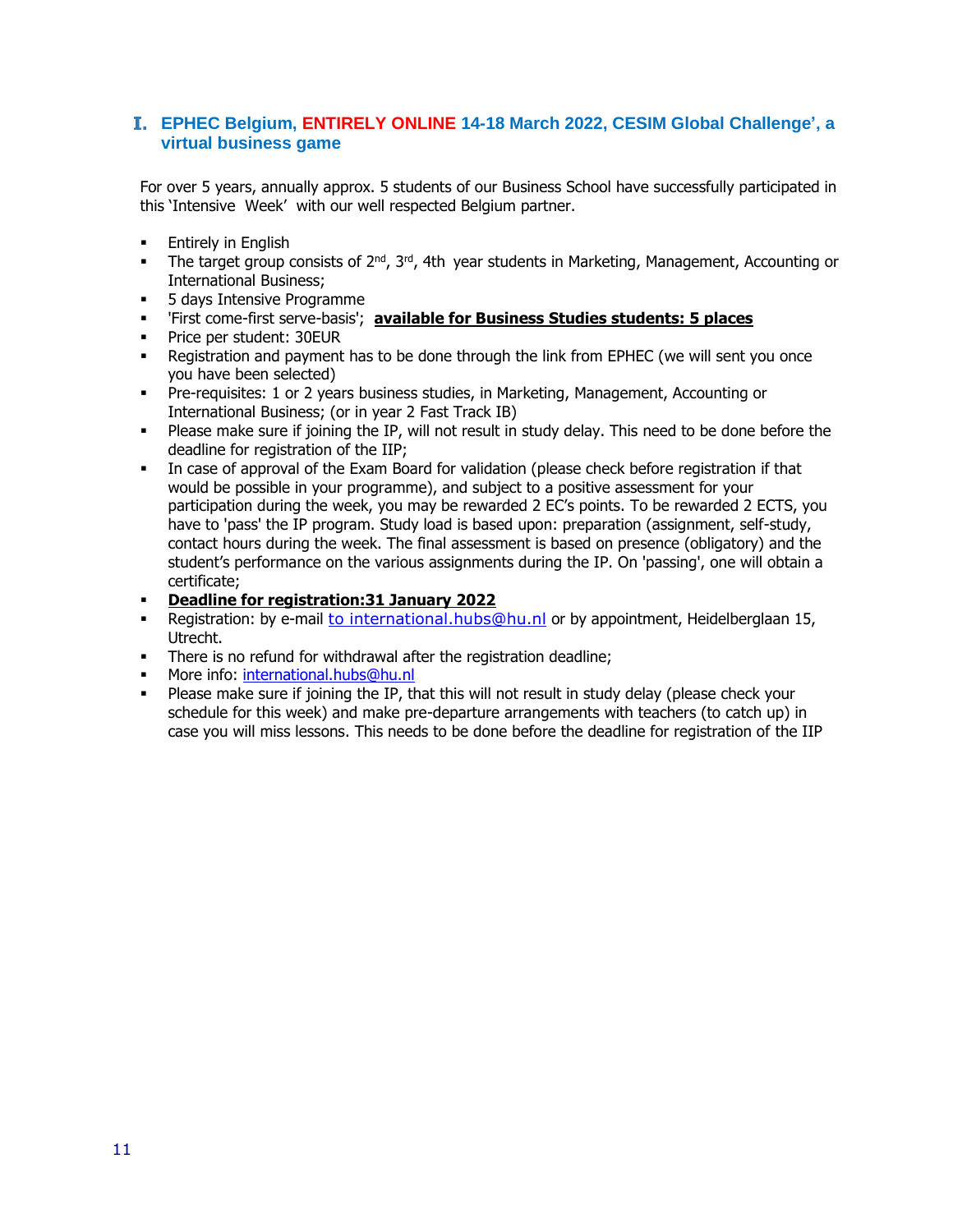# **14-18 March 2022, International Business Week', "Management Simulation "TOPSIM - General Management, either online or in person**

Location: Hochschule Kaiserslautern, Zweibrücken, Germany

- **Entirely in English**
- **The target group consists of 2nd/3rd year students;**
- Arrival in Zweibrücken on Monday afternoon 9 March, departure Friday 13 March;
- **4 days Intensive Programme: TOPSIM General Management is a business management** simulation that establishes a link between business management theory and business management in practice.
- **•** Including company visit;
- **•** Price per student incl. transportation, breakfast, lunches (4x) and 4 nights in the youth hostel with breakfast and local transfers: €240;
- Price per student online: €71,40
- Additional expenses: travel to and from Zweibrücken, dinners, personal expenses;
- **•** Pre-requisites: 1 or 2 years business studies (or in year 2 Fast Track IB);
- This is a regular week in term C. Participants are expected to **pre-arrange** agreements with their teachers regarding missed lessons and assignments. This need to be done before the deadline for registration of the IIP;
- In case of approval of the Exam Board for validation (please check before registration if that would be possible in your programme), and subject to a positive assessment for your participation during the week, you may be rewarded 2 EC's points. To be rewarded 2 ECTS, you have to 'pass' the IP program. Study load is based upon: preparation (assignment, self study, contact hours during the week. The final assessment is based on presence (obligatory) and the student's performance on the various assignments during the IP. On 'passing', one will obtain a certificate;
- **Deadline for registration: 30 November 2021;**
- Registration: by e-mail to international.hubs@hu.nl or by appointment, Heidelberglaan 15, Utrecht.
- **•** There is no refund for withdrawal after the registration deadline;
- **■** More info: [international.hubs@hu.nl](mailto:international.hubs@hu.nl)
- Please make sure if joining the IP, that this will not result in study delay (please check your schedule for this week) and make pre-departure arrangements with teachers (to catch up) in case you will miss lessons. This needs to be done before the deadline for registration of the IIP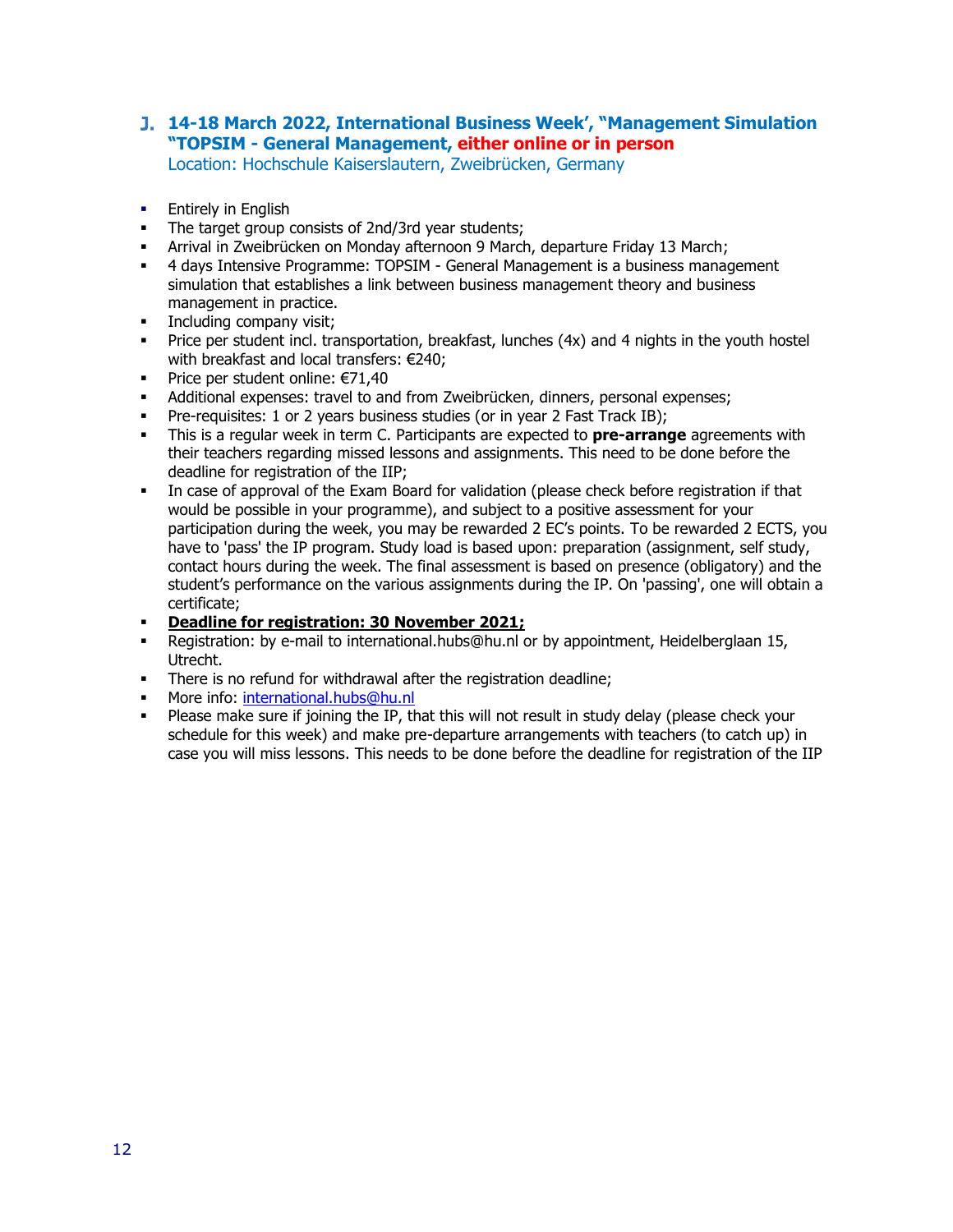## **Brussels, Belgium 21-25 March 2022, International Supply Chain Week "The French Connection"**

Location: Brussels, Belgium

- **•** Entirely in English
- **•** The target group consists of  $2^{nd}$ ,  $3^{rd}$ , 4th year students in Marketing, Management or International Business;
- **Arrival Monday, departure Friday:**
- 5 days Intensive Programme on: **'**The French Connection
- 'First come-first serve-basis'; **available for Business Studies students: 5 places**
- Price per student: incl. breakfast, lunches, one dinner and 5 nights in the youth hostel and local transfers: 250EUR
- Additional expenses: travel to and from 'Brussels, personal expenses
- **•** Registration and payment has to be done through the link from EPHEC (we will sent you once you have been selected)
- Pre-requisites: 1 or 2 years business studies, in Marketing/International Business; (or in year 2 Fast Track IB)
- Please make sure if joining the IP, will not result in study delay. This need to be done before the deadline for registration of the IIP;
- In case of approval of the Exam Board for validation (please check before registration if that would be possible in your programme), and subject to a positive assessment for your participation during the week, you may be rewarded 2 EC's points. To be rewarded 2 ECTS, you have to 'pass' the IP program. Study load is based upon: preparation (assignment, self-study, contact hours during the week. The final assessment is based on presence (obligatory) and the student's performance on the various assignments during the IP. On 'passing', one will obtain a certificate;
- **Deadline for registration:31 January 2022**
- Registration: by e-mail to international.hubs@hu.nl or by appointment, Heidelberglaan 15, Utrecht.
- **•** There is no refund for withdrawal after the registration deadline;
- **EXECT** More info: [international.hubs@hu.nl](mailto:international.hubs@hu.nl)
- **•** Please make sure if joining the IP, that this will not result in study delay (please check your schedule for this week) and make pre-departure arrangements with teachers (to catch up) in case you will miss lessons. This needs to be done before the deadline for registration of the IIP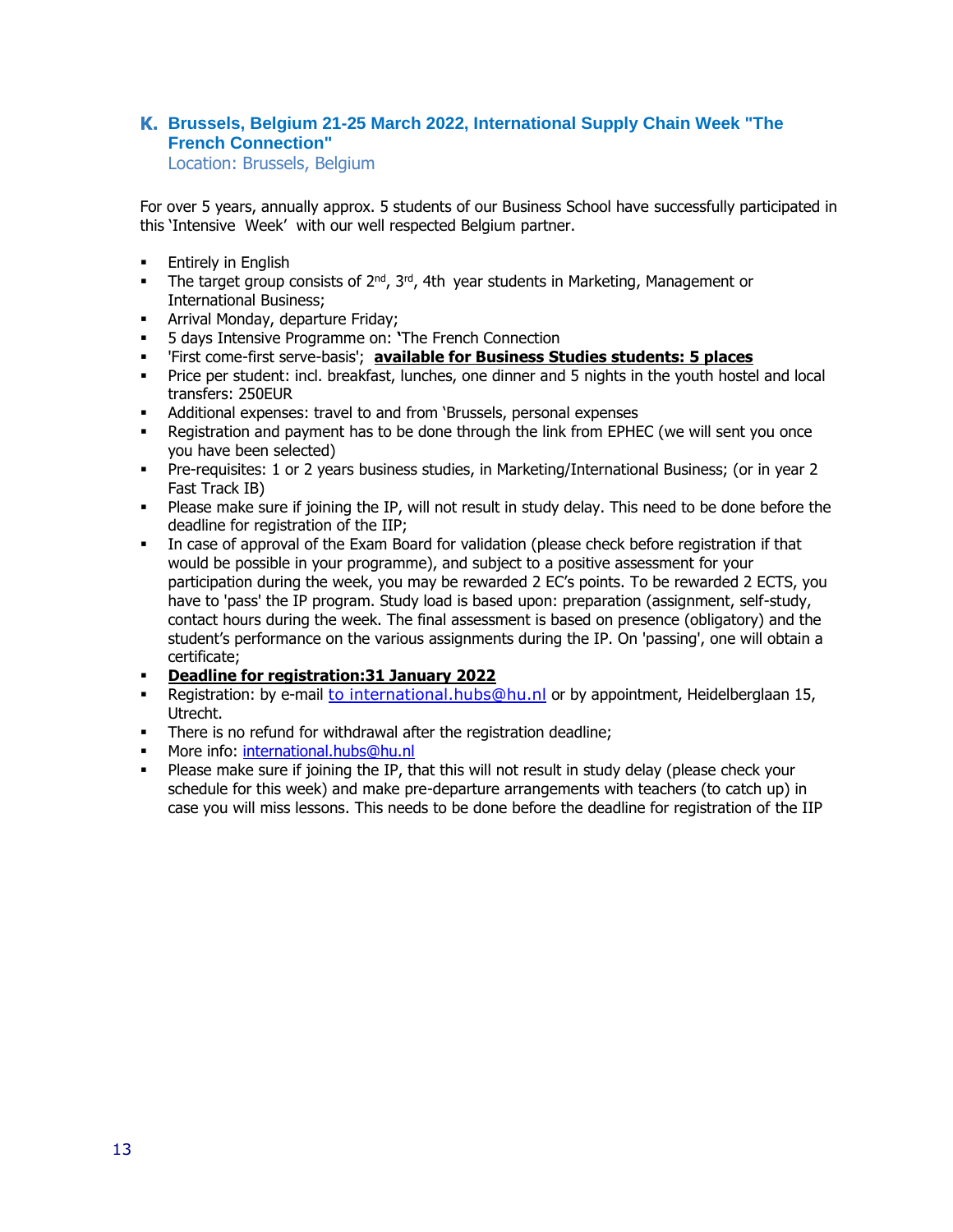## **L. Responsible Business & Innovation: Business & Arts Innovation Lab – Overhaul of Utility Thinking (BAIL-OUT), 25 – 30 April 2022**

Location: Brussels, Belgium

- **Entirely in English**
- The target group consists of  $2^{nd}$ ,  $3^{rd}$ ,  $4^{th}$  year students in Finance and Accounting (both Dutch and English taught bachelors programmes)
- Arrival on the 24<sup>th</sup> of April, departure on the 30<sup>th</sup>
- 5 days Intensive Programme on responsible value creation, sustainable innovation in a multidisciplinary environment of arts & business and additional online, centrally organised study activities starting two weeks prior to the plenary gathering in Brussels in April 2022
- **EXECT** Brief programme description: *Most of us grew up with a concept of value that is explained mainly* in financial terms. However, over the past decades social and environmental impact in innovation have become more prominent. This is also reflected in the sustainable development goals (SDGs). Many of us are looking for ways to balance the financial value that is deeply rooted in society with other types of value. You may also want to change your thinking but you probably do not exactly know how. Cross-disciplinary and cross-cultural co-operation can play a central role in finding new ways. This programme was designed to learn about sustainable value creation together with students, entrepreneurs and creatives from many countries across Europe, all bringing in your own experience, knowledge and skills. Roughly half of the students and staff have an arts background (music, visual arts) and the others are from backgrounds such as finance, business information systems, marketing and communication. Different scientific disciplines have different traditions and ways of approaching issues in society. Students, lecturers and researchers alike can be inspired by hearing how peers from other disciplines measure things, structure their ideas and turn them into action. People from different countries bring different cultures. This blend poses challenges but in an open atmosphere such as this IP a common language can be found.
- 'First come-first serve-basis'; **available for HU business students: 8 places**
- Costs: The fee of the programme is approx. €330. However you will receive an Erasmus grant of approx. €70 EUR per day afterwards, that covers the cost of living and a part of the travel costs. The fee includes B&B, study programme, study material, excursions, social activities and a formal gala dinner. At registration we will ask you to pay a registration fee of 50 Euros, the remainder will be due on 15 February.
- .Additional expenses: personal expenses, flights, accommodation
- Pre-requisites: 1 or 2 years business studies (or in year 2 Fast Track IB);
- In case of approval of the Exam Board for validation (please check before registration if that would be possible in your programme), and subject to a positive assessment for your participation during the week, you may be rewarded 3 EC as electives ('profileringsruimte') in your bachelors programme. To be rewarded 3 EC, you have to 'pass' the IP program. Study load is based upon: preparation, assignments, self-study, contact hours during the week and a reflection report. The final assessment is based on presence (obligatory), the student's performance on the various assignments during the IP and a reflection. On 'passing', one will obtain a certificate;
- **Deadline for registration: 10 December 2021 (early bird) and 20 January 2022 (final deadline)**
- **EXECTS:** Registration: by e-mail to [international.hubs@hu.nl](mailto:international.hubs@hu.nl) or by appointment, Heidelberglaan 15, Utrecht.
- No refunds are possible for cancellations after the registration deadline.
- More info: [international.hubs@hu.nl](mailto:international.hubs@hu.nl)
- Please make sure if joining the IP, that this will not result in study delay (please check your schedule for this week) and make pre-departure arrangements with teachers (to catch up) in case you will miss classes. This needs to be done before the deadline for registration of the IP.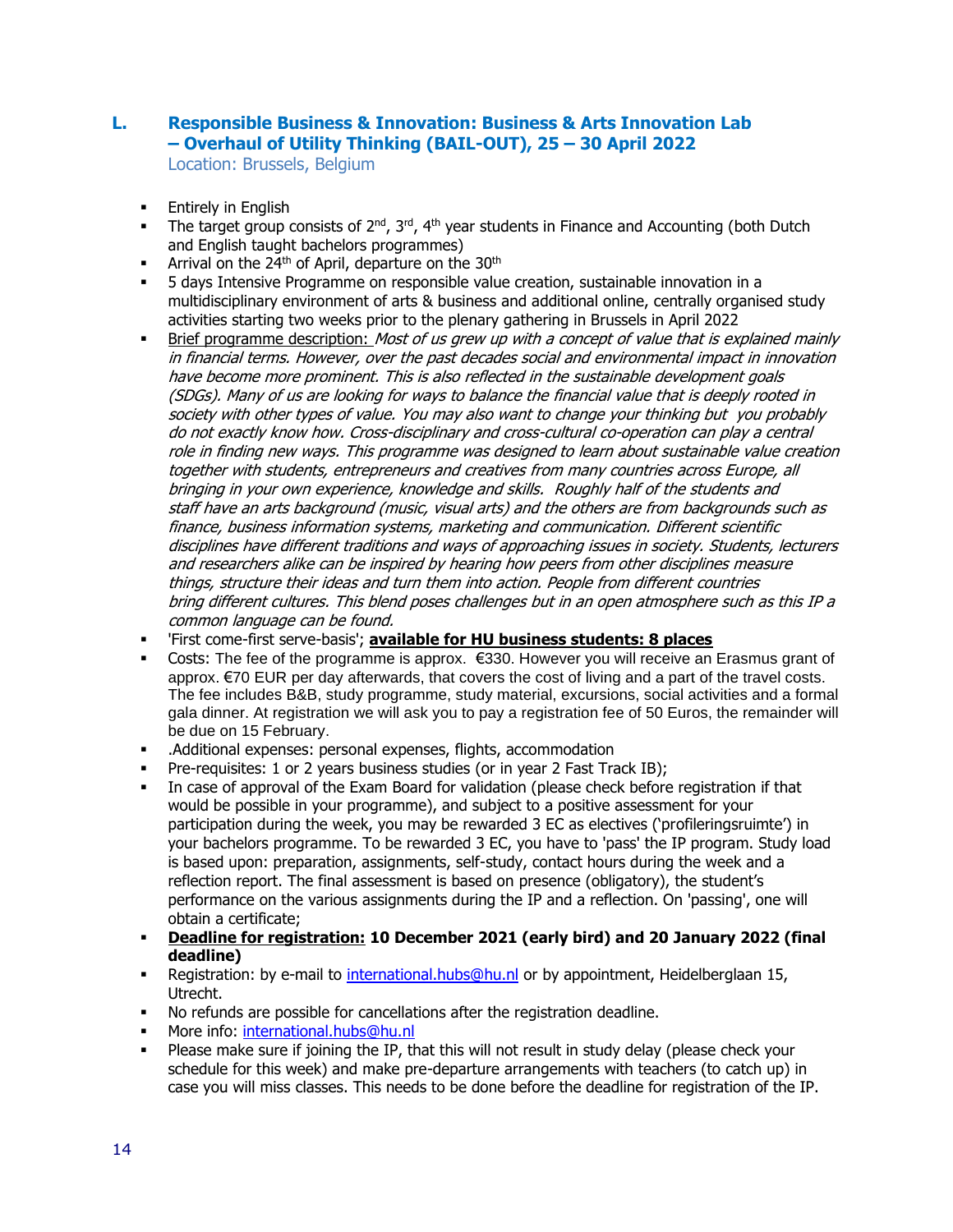## **M. Social Entrepreneurship Incubation Programme (SEIP), April-May 2022, (2 months programme), entirely online**

- **Intensive Programme, focusing on Social Entrepreneurship;**
- **Entirely in English:**
- Studyload: approx. 80 hours (or double when combined with an internship)
- **•** Lecturers from various countries;
- **•** SEIP is a 3 ECTS online workshop running over 2 months in which you work in teams with other students from different countries and different educational backgrounds for real-live companies. With those you share experiences and points of view and learn together about entrepreneurship. This innovative programme provides a unique opportunity to widen your professional identity by acquiring entrepreneurial attitude and skills and provides you with opportunities to work in international teams on real-life business- and project development challenges provided by social entrepreneurs and purpose driven companies from different countries during a two-month intensive program. Next to learning about entrepreneurship, the social aspect and international network you build makes it an unforgettable experience. For more information please visit [https://docs.google.com/document/d/1dB7g9o28GThZ1xh1tMMx9RcVe2rPt5AHPAV9yt73enA/](https://docs.google.com/document/d/1dB7g9o28GThZ1xh1tMMx9RcVe2rPt5AHPAV9yt73enA/edit?usp=sharing) [edit?usp=sharing](https://docs.google.com/document/d/1dB7g9o28GThZ1xh1tMMx9RcVe2rPt5AHPAV9yt73enA/edit?usp=sharing)
- Participating universities: Tallinn University, School of Governance, Law and Society (Estonia); ELTE University, Faculty of Special Education (Hungary); The Bucharest University of Economic Studies, Faculty of Business Administration in Foreign Languages (FABIZ) (Rumania); and HU University of Applied Sciences Utrecht (The Netherlands).
- **•** The participating social enterprises are participants from SEIP and may originate from Europe, Africa, Asia and the Americas.
- **Available for Business Studies students (Business, social entrepreneurship, social sciences, media, marketing, IT: 10 places**
- There is no fee for participation in the programme. You will only pay a *registration fee of 50* Euros that will be paid back to you after successful completion of the programme (certificate)
- Pre-requisites: 2 years business studies (or in year 2 Fast Track IB)
- Study load 3 ECTS, which can be registered in Osiris in case of pre-approval by the Exam Board. To be rewarded 3 ECTS you have to pass the IP programme. The final assessment is based on active full-time participation, performance on the various assignments during the IP, and a short evaluation after completing the programme. On passing, one will receive a certificate.
- **Registration deadline: 31st of March 2022**
- To apply, please send a brief letter of motivation to [international.hubs@hu.nl](mailto:international.hubs@hu.nl) and [zsolt.bugarszki@tlu.ee](mailto:zsolt.bugarszki@tlu.ee) in which you describe what this international intensive programme on creative entrepreneurship and innovation can bring you and what skills you can bring into the programme.
- . Please make sure if joining the IP, that this will not result in study delay. Please check with teachers if/how being away for the programme can be tackled. This needs to be done before the deadline for registration of the IIP;
- **■** More info: [international.hubs@hu.nl](mailto:international.hubs@hu.nl)

!!

Please bear in mind that for all IP's a so called code of conduct has to be signed (see attached). In case of misbehavior during the IP, appropriate measures will be taken.

Within two weeks after the IP, a reflection has to be filled out and handed in or has to be sent via email to [international.hubs@hu.nl](mailto:international.hubs@hu.nl)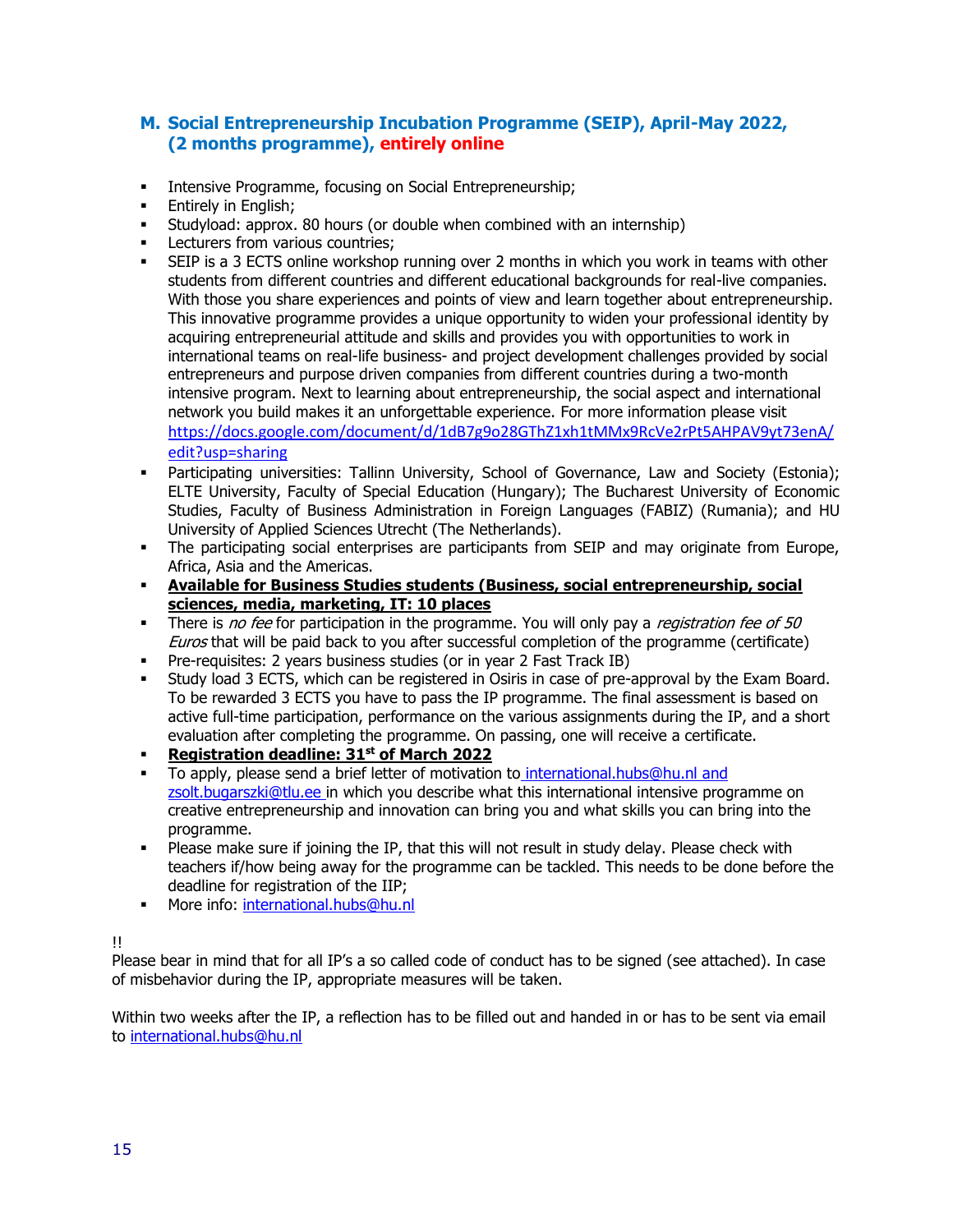## **Code of Conduct for students of HU University of Applied Sciences Utrecht who take a Study Abroad period**

HU University of Applied Sciences Utrecht values and promotes international educational opportunities and you are probably very much looking forward to your upcoming internationalexperience. Nevertheless you must realise that you will be living and working is a different cultural environment and that you are representing HU during this period. You must therefore:

- $\triangleright$  Be sensitive and alert to customs, values and ethics of the local culture and religion;
- $\triangleright$  Be careful with the use of alcohol; alcohol abuse and resulting behaviour can bring you in danger and will damage not only your reputation but also the reputation and partnership of HU;
- $\triangleright$  Be aware that many countries have very strict rules regarding the possession and/or use of drugs.

The purpose of the code is:

- To increase the safety while staying abroad;
- To maximise the student's professional attitude;
- $\triangleright$  To stimulate the quality and the impact of the study exchange, internship or study trip for all involved: the host organisation/university and its stakeholders, HU and the student.

#### **The participation in the study related trip abroad, implies that the student agrees with this code of conduct, implying he/she shall live and act accordingly. During the study period the student is representing HU and shall:**

#### **Principally**

#### **1. Act professionally**

- aspire to the utmost professionalism;
- aim for obectivity, completeness and openness in reporting on the successes and failures of his/her activities;
- cooperate with others professionals and stakeholders when the implementation of an ssignment so requires;
- inform the coordinator/supervisor promptly and correctly as to any barriers, inconsistencies or limitations to
- successfully completing an assignment;
- be frank and open regarding his/her own qualities and limitations;
- take his/her personal, the organisation's/university's and its staff and customers' safety into careful consideration.

#### **2. Act with integrity**

- implement any assignment with utmost integrity, transparency, respect and care;

- ensure that all confidential information obtained within the scope of an assignment is handled correctly and with confidentiality;

- refrain from behaviour that might harm the prestige of other HU-students doing an internship or study period abroad;

- be accountable to the organisation/university providing the internship/study programme;

- report evidence or allegations of corruption or fraud in current procedures within the organisation.

#### **3. Respect the organisation's customers/university's students and staff**

- be aware of his/her role as a foreign student taking part in a developmental process;

- respect local culture and customs; support the dignity of all; refrain from any discrimination or harmful behaviour in terms of age, sex, health-status, ethnicity and other diversity, and from misuse of power; and at all times respect all fundamental human rights.

#### **4. Stimulate sustainability**

- promote social, financial and environmental sustainability;

- contribute to (local) capacity development of both organisation's partners, stakeholders and customers within the scope of the assignment.

#### **Practically**

#### **5. Travel carefully**

- in some countries, travel during day time only and preferably in well-known company;

- refrain from hitchhiking;

- in some countries, refrain from driving a car or boat or any other motorized vehicle.